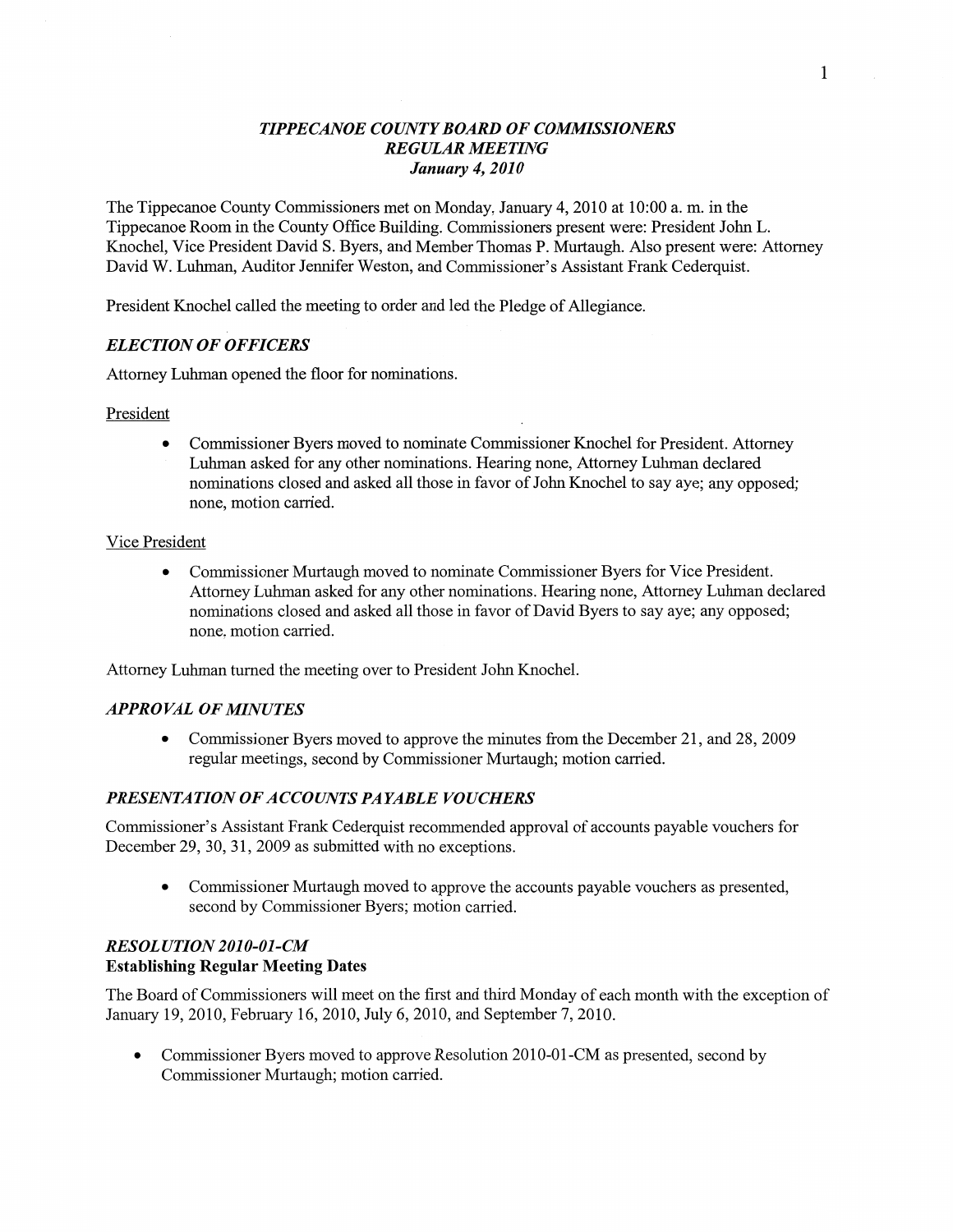### **RESOL** *UTION* **2010-02-CM**  *RESOL UTION 2010-02-CM*  **2010 Appointments 2010 Appointments**

Commissioner Byers stated Exhibit "A" is all reappointments of department heads. Exhibit "B" lists appointments to various boards, commissions, and councils. Commissioner Byers stated Wayne Fountain **is being appointed to the Community Correction Advisory Board. He added Patricia Howey, Kinnari**  is being appointed to the Community Correction Advisory Board. He added Patricia Howey, **Kinnari Sejpal, and Garet Turner are appointed to the Human Relations Board.**  Sejpal, and Garet Turner are appointed to the Human Relations Board.

**Attorney Luhman read the appointments of the County Commissioners to various boards as follows:**  Attorney **Luhman** read the **appointments** of the County Commissioners to various boards as follows:

#### **David Byers**  David Byers

Area Plan Commission **LAPC**  LAPC **Convention Visitors Bureau**  Convention Visitors Bureau **Drainage Board**  Drainage Board **MITS Advisory**  MITS Advisory **Emergency Management Advisory Council**  Emergency Management Advisory **Council Wildcat Creek Solid Waste District**  Wildcat Creek Solid Waste District **Community Corrections Advisory Community** Corrections Advisory

#### **Tom Murtaugh**

**Area Plan Commission**  Area Plan Commission **Drainage Board**  Drainage Board **Cary Home Advisory Board**  Cary Home Advisory Board **Ambulance Advisory Committee**  Ambulance Advisory Committee **Joint Purchasing Committee**  Joint Purchasing Committee **MITS Advisory Board MITS** Advisory Board **Wildcat Creek Solid Waste District**  Wildcat Creek Solid Waste District **Child Protective Team**  Child Protective Team **Wabash River Enhancement Corp.**  Wabash River Enhancement Corp.

**John Knochel**  John Knochel

**Drainage Board**  Drainage Board **Hoosier Heartland Corridor**  Hoosier Heartland Corridor **MITS Advisory Board Re-development Commission MITS** Advisory Board Re—development Commission **Lafayette Housing Consortium**  Lafayette Housing Consortium **Homeland Security**  Homeland Security **TERF Board**  TERF Board **Solid Waste Advisory Board**  Solid Waste Advisory Board **GIS Policy Committee**  GIS Policy Committee **Wildcat Creek Solid Waste District**  Wildcat Creek Solid Waste Distn'ct

• Commissioner Murtaugh moved to approve Resolution 2010-02-CM as presented, second by **Commissioner Byers; motion carried.**  Commissioner Byers; **motion** carried.

#### **CONTRACT FOR SHERIFF**  *CONTRACT* FOR *SHERIFF*

Attorney Luhman presented the proposed contract for Sheriff Tracy Brown. The compensation for 2010 is in the amount of \$106,676; this amount is unchanged from 2009. Attorney Luhman added it reflects that under current state law the sheriff does not receive profit from the provision of meals to prisoners. Any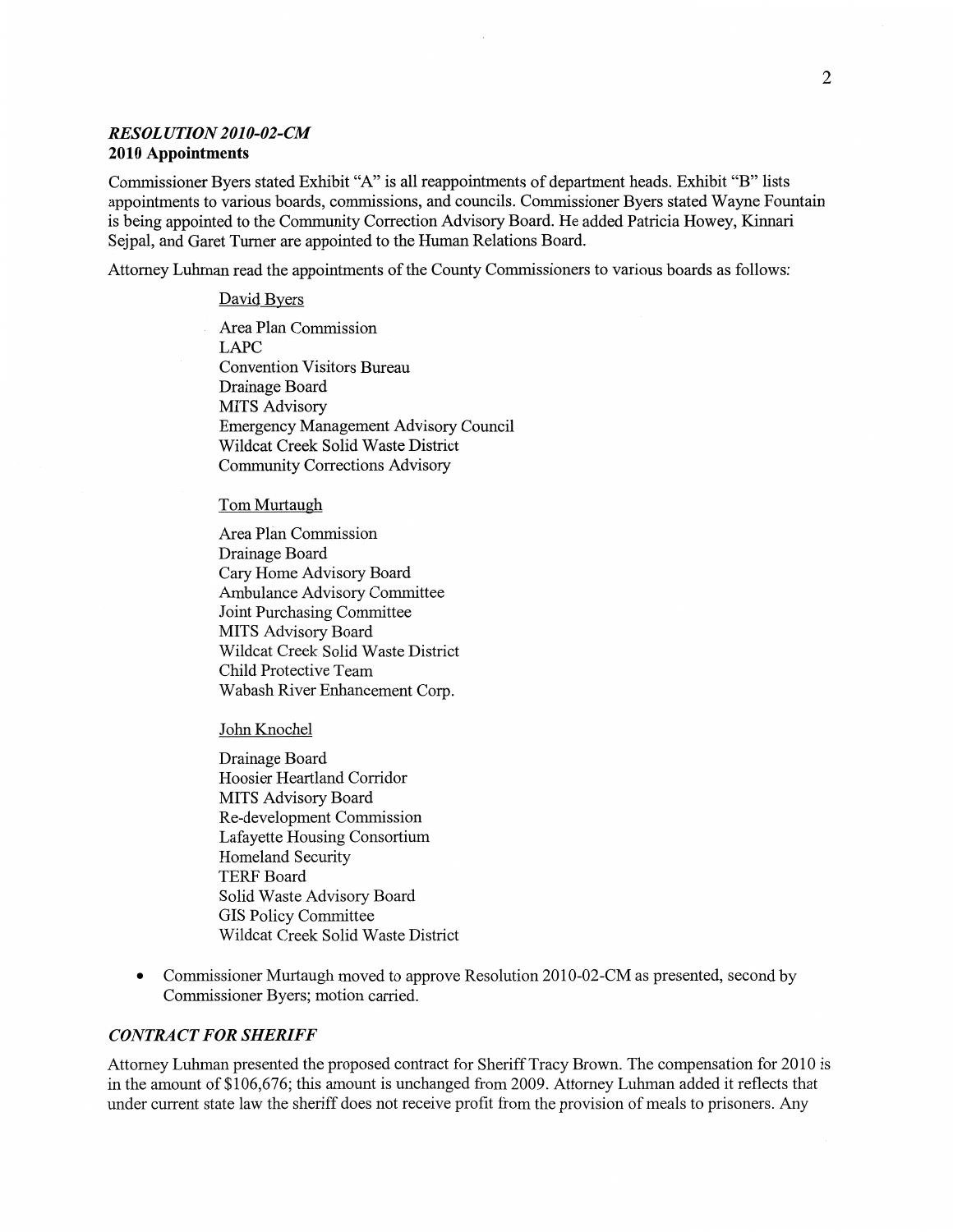meal allowances will go into the General Fund. Attorney Luhman stated there is also a provision stating, that any funds the sheriff would otherwise receive for the collection of tax warrants, will go to the **that** any **funds** the sheriff would otherwise receive for the collection of tax warrants, will go to the General Fund. General **Fund.** 

0 Commissioner Byers moved to approve the contract as presented, second by Commissioner **0 Commissioner** Byers moved to approve the contract as presented, **second** by **Commissioner**  Murtaugh; motion carried. Murtaugh; **motion** carried.

# HI GHWA Y-Opal Kuhl *HIGH WAY-Opal Kuhl*

## **Change Order #3 Tippecanoe County Highway Garage Project**

Executive Director Opal Kuhl presented Change Order #3 Myers Construction Management Inc. for Executive Director Opal Kuhl presented Change Order #3 Myers Construction Management **Inc.** for approval. Ms. Kuhl stated this would be for the repositioning of the steam genie machine, the addition of three utility sinks, and some miscellaneous wiring. Director Kuhl stated this is for \$19,767. The original contract was in the amount of \$1,988,800 for a total of \$2,048,358. Commissioner Murtaugh asked the expected date of completion. Director Kuhl stated by the end of January it should be completed with only a few minor issues remaining. three utility sinks, and some miscellaneous wiring. Director Kuhl stated this is for \$19,767. The original contract was in the amount of \$1,988,800 for a total of \$2,048,358. Commissioner Murtaugh asked the expected date o

• Commissioner Murtaugh moved to approve Change Order #3 as presented; second by Commissioner Byers, motion carried. **Commissioner** Byers, **motion** cam'ed.

## South River Road Project **South River Road Project**

#### Warranty Deed and Temporary Easement for Parcel 14, 14a and 14b

**Warranty Deed and Temporary Easement for Parcel 14, 14a and 14b<br>Director Kuhl recommended approval of Warranty Deed and Temporary Easement with Lisa A.** Cadwallader for parcels 14, 14a, and 14b for \$8,640 for the Warranty Deed and \$550 for the Temporary Cadwallader for parcels 14, 14a, and 14b for \$8,640 for the Warranty Deed and \$550 for the Temporary Basement. **Basement.** 

**•** Commissioner Murtaugh moved to approve the Warranty Deed and Temporary Easement for Parcels 14, 14a and 14b as presented; second by Commissioner Byers, motion can'ied. Parcels 14, 14a and 14b as presented; second by Commissioner Byers, **motion** carried.

## Warranty Deed and Temporary Easement for Parcel 11 and 11a

**Warranty Deed and Temporary Easement for Parcel 11 and 11a**<br>Director Kuhl recommended approval of Warranty Deed and Temporary Easement with Bryan N. Blume and Jill Ann Blume for parcels 11 and 11a for \$2,580 for the Warranty Deed and \$305 for the Temporary and Jill Ann Blume for parcels 11 and 11a for \$2,580 for the Warranty Deed and \$305 for the Temporary Easement. Easement.

**•** Commissioner Byers moved to approve the Warranty Deed and Temporary Easement for Parcels 11 and 11a as presented; second by Commissioner Byers, motion carried. 11 and 11a as presented; second by Commissioner Byers, motion carried.

## Warranty Deed and Temporary Easement for Parcel 25 and 26 **Warranty Deed** and **Temporary Easement** for **Parcel** 25 and 26

Director Kuhl recommended approval of Warranty Deed and Temporary Easement with the Tippecanoe County Park and Recreation Board for parcels 25 and 26 in the amount of \$20,600 for the Warranty Deed and \$1,800 for the Temporary Easement. Director Kuhl added, although this is a county entity the County must pay for right of way. **must** pay for right of way. Director Kuhl recommended approval of Warranty Deed and Temporary Easement with the Tippecanoe<br>County Park and Recreation Board for parcels 25 and 26 in the amount of \$20,600 for the Warranty Deed<br>and \$1,800 for the Tempor

• Commissioner Murtaugh moved to approve the Warranty Deed and Temporary Easement for Parcels 25 and 26 as presented; second by Commissioner Byers, motion carried. Parcels 25 and 26 as presented; second by Commissioner Byers, motion carried.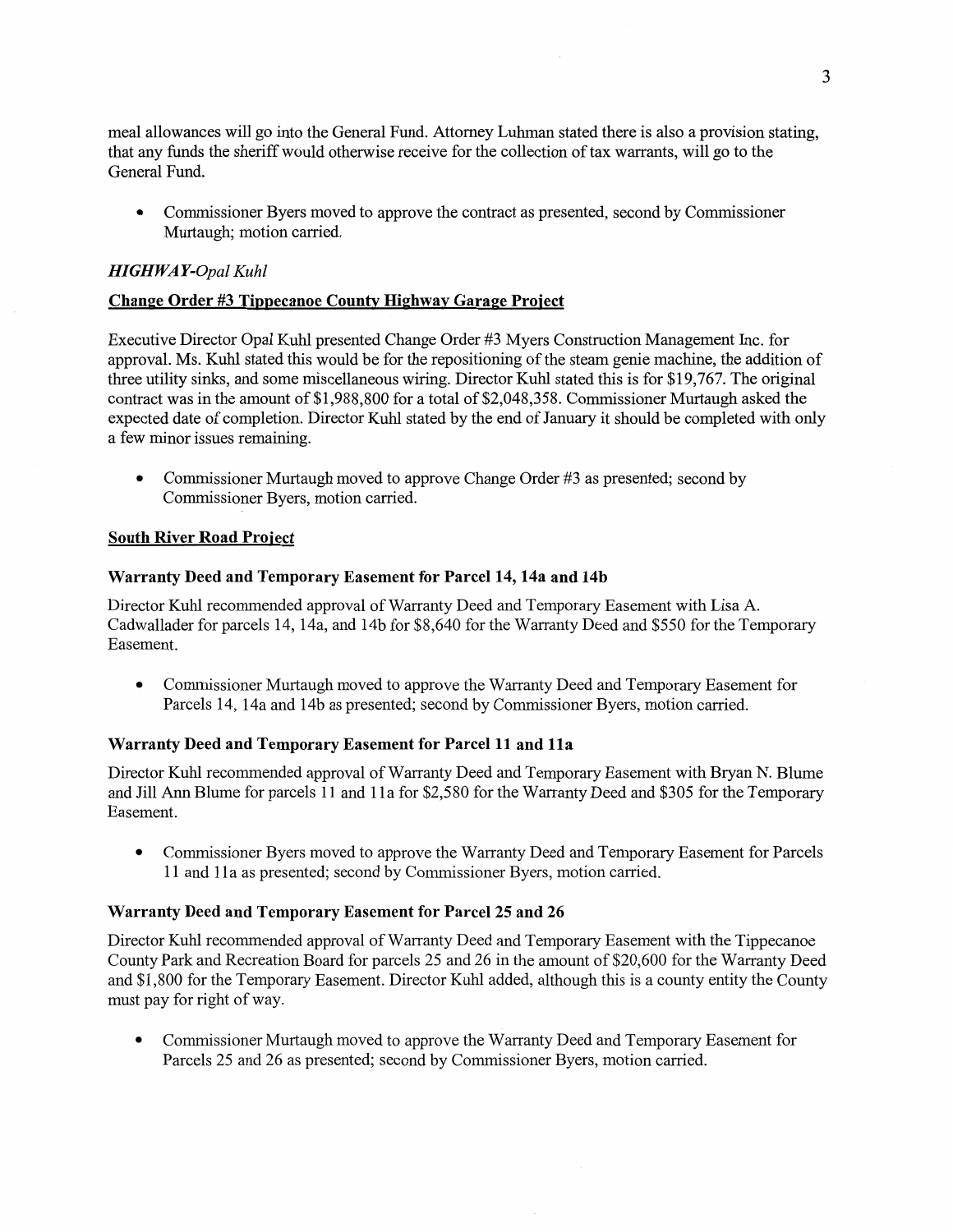# **Tyler Road Project Tyler Road Project**

## **Warranty Deed for Parcel 1 and 1a Warranty Deed** for **Parcel** 1 and 1a

Director Kuhl recommended approval of Warranty Deed for parcel 1 and 1a with Cornelia G. Baer Trust, **in the amount of** \$6,000. in the **amount** of \$6,000.

• Commissioner Byers moved to approve the Warranty Deed for Parcels 1 and 1a as presented; **second by Commissioner Murtaugh, motion carried.**  second by Commissioner Murtaugh, **motion** carried.

## **Warranty Deed for Parcel 3 Warranty Deed** for **Parcel 3**

Director Kuhl recommended approval of Warranty Deed for Parcel 3 with Douglas E. Herr and Jeannie **M. Herr in the amount of** \$4,470. M. Herr in the amount of \$4,470.

• Commissioner Murtaugh moved to approve the Warranty Deed for Parcel 3 as presented; second **by Commissioner Byers, motion carried.**  by **Commissioner** Byers, motion carried.

## **Warranty Deed and Temporary Easement for Parcel** 5 **Warranty Deed** and **Temporary Easement** for **Parcel 5**

**Director Kuhl recommended approval of Warranty Deed and Temporary Easement for Parcel** 5 **with**  Director Kuhl recommended approval of Warranty Deed and Temporary Easement for Parcel 5 with Raymond E. Anderson and Sue E. Anderson in the amount of \$444 for the Warranty Deed and \$11 for the **Temporary Easement.**  Temporary Basement.

• Commissioner Byers moved to approve Warranty Deed and Temporary Easement for Parcel 5 as presented; second by Commissioner Murtaugh, motion carried. **presented; second by Commissioner Murtaugh, motion carried.** 

### **Warranty Deed for Parcel 8 Warranty Deed** for **Parcel 8**

Director Kuhl recommended approval of Warranty Deed for Parcel 8 with C. Wayne Fountain and **Patricia L. Fountain in the amount of** \$1,465. Patricia L. Fountain in the **amount** of \$1,465.

• Commissioner Murtaugh moved to approve Warranty Deed for Parcel 8 as presented; second by **Commissioner Byers, motion carried.**  Commissioner Byers, motion carried.

### **Warranty Deed for Parcel 13 Warranty Deed** for **Parcel** 13

Director Kuhl recommended approval of Warranty Deed for Parcel 13 with Helene W. Shoaf in the **amount of** \$5,920. amount of \$5,920.

• Commissioner Byers moved to approve Warranty Deed for Parcel 13 as presented; second by **Commissioner Murtaugh, motion carried. Commissioner** Murtaugh, motion canied.

#### **Maintenance Bond Jack Isom Construction Co. for Culvert Replacement Project**

Director Kuhl recommended approval of Maintenance Bond for Jack Isom Construction Company. This **is for Washington 101 Culvert Replacement in the amount of** \$127,922.10. is for Washington 101 Culvert Replacement in the amount of **\$127,922.10.** 

• Commissioner Murtaugh moved to approve the maintenance bond as presented; second by Commissioners Byers, motion carried. **Commissioners Byers, motion carried.**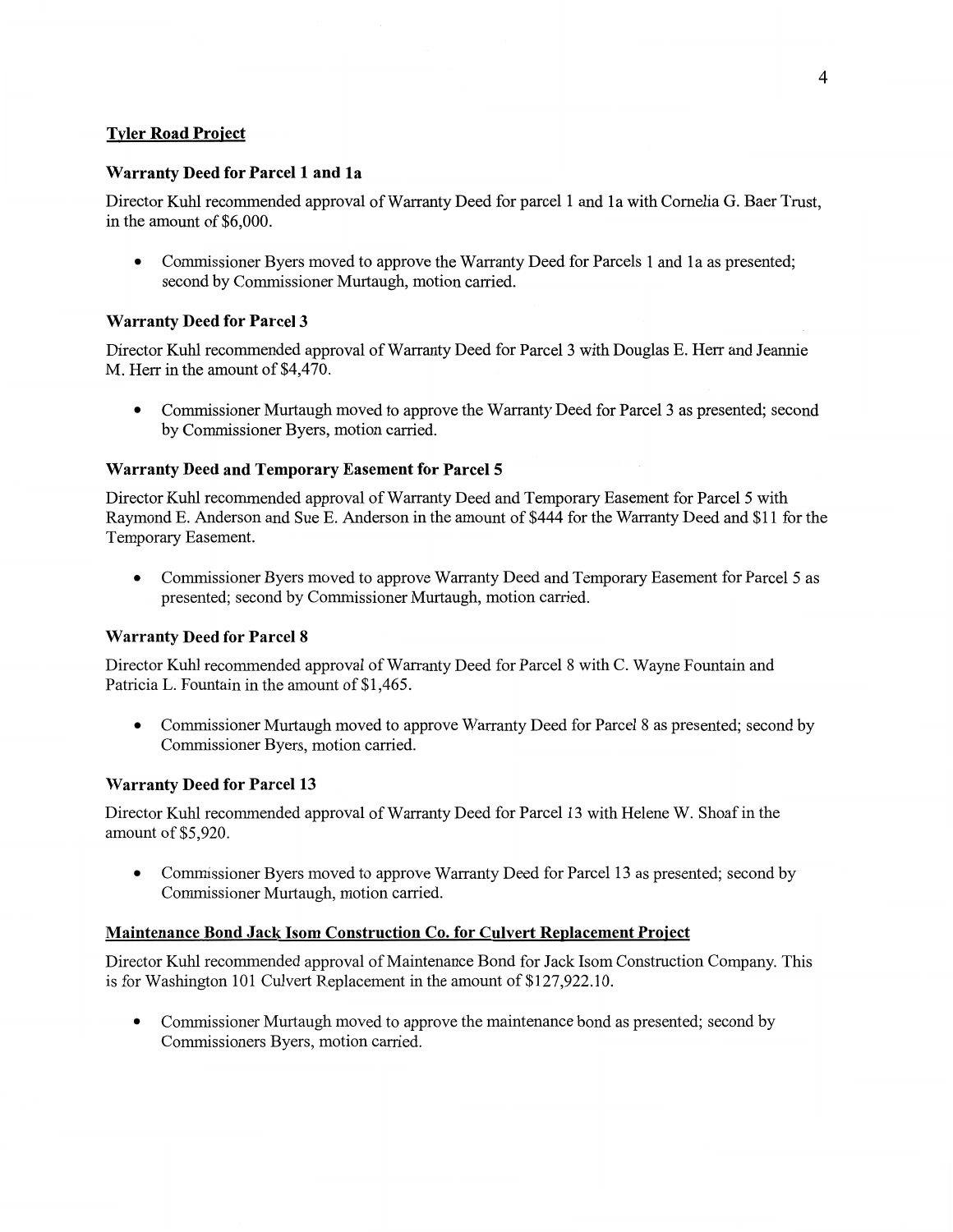#### *JAIL* B WP OUT CHANGE *ORDER JAIL BURfl'* OUT *CHANGE ORDER*

• Commissioner Murtaugh moved to approve Change Order #3 in the amount of \$400 to Craig Wagoner Electric for adding four electrical outlets and four data boxes in the offices; second by Commissioner Byers, motion carried. Commissioner Byers, motion carried.

#### (HVFINISHED *BUSINESS UNFINISHED BUSINESS*

None None

#### NE *W B USINESS*  NE *W B USINESS*

## **RESOLUTION** 2010-03-CM **RESOLUTION 2010-03-CM**  Tippecanoe County Approving Form of Lease **Tippecanoe County Approving Form** of **Lease**

Attomey Luhman stated Resolution 2010-03—CM will start the process of leasing two buildings and Attorney **Luhman** stated Resolution 2010-03—CM will start the process of leasing two buildings and approximately five acres located at 4602 Swisher Road, West Lafayette from C and Praise LLC & Robert<br>Tharp. Attorney Luhman stated Resolution 2010-03-CM will establish the date and time for a public Tharp. Attorney Luhman stated Resolution 2010-03-CM will establish the date and time for a public hearing of proposed lease on January 19, 2010 at 10:00 am. in the Tippecanoe County Building. He hearing of proposed lease on January 19, 2010 at 10:00 am. in the **Tippecanoe** County Building. He added the leased property will be used for storing Tippecanoe Emergency Management (TEMA) added the leased property will be used for storing Tippecanoe Emergency Management (TEMA)<br>equipment. Attorney Luhman stated Resolution 2010-03-CM would also be presented to the County Council for approval at the January 12, 2010 meeting. **Council** for approval at the January 12, 2010 **meeting.** 

• Commissioner Byers moved to approve Resolution 2010-03-CM as presented; second by Commissioner Murtaugh, motion carried. Commissioner Murtaugh, **motion** canied.

#### REPORTS ON *FILE REPORTS* ON *FILE*

Monthly Treasurer Report Monthly Treasurer Report County Park and Recreation Board County Park and Recreation Board Tippecanoe County Public Library Tippecanoe County **Public** Library Wabash Heritage Corridor Wabash Heritage Corridor

# $PUBLIC$  *COMMENTS*

#### Paul Wright; West Point, IN **Paul** Wright; West **Point,** IN

Mr. Wright voiced his concern about the juvenile center funds being low. Mr. Wright voiced concern about leasing more space when many of the county's obsolete items have been sold. Commissioner Byers<br>stated the items that have been sold were impounded vehicles and highway equipment. Commissioner stated the items that have been sold were impounded vehicles and highway equipment. Commissioner Byers stated that TEMA's equipment is stored in five different locations; he added this location would Byers stated that TEMA's equipment is stored in five different locations; he added this **location** would have closer access to Interstate 65, State Road 43, and Highway 52. Commissioner Byers noted that **have** closer access to Interstate 65, State Road 43, and Highway 52. Commissioner Byers **noted that**  TEMA also serves surrounding counties. **TEMA** also serves surrounding counties.

Commissioner Byers moved to adjourn. **Commissioner** Byers moved to adjourn.

OF **COMMISSIONERS** OF OF **COMMISSIONERS** OF **COUNTY** OF TII'PECANOE **COUNTY** OF **TIPPECANOE** 

Ha L. Knockel

Mm L. Knochel, President fin 'L. Knochcl, President